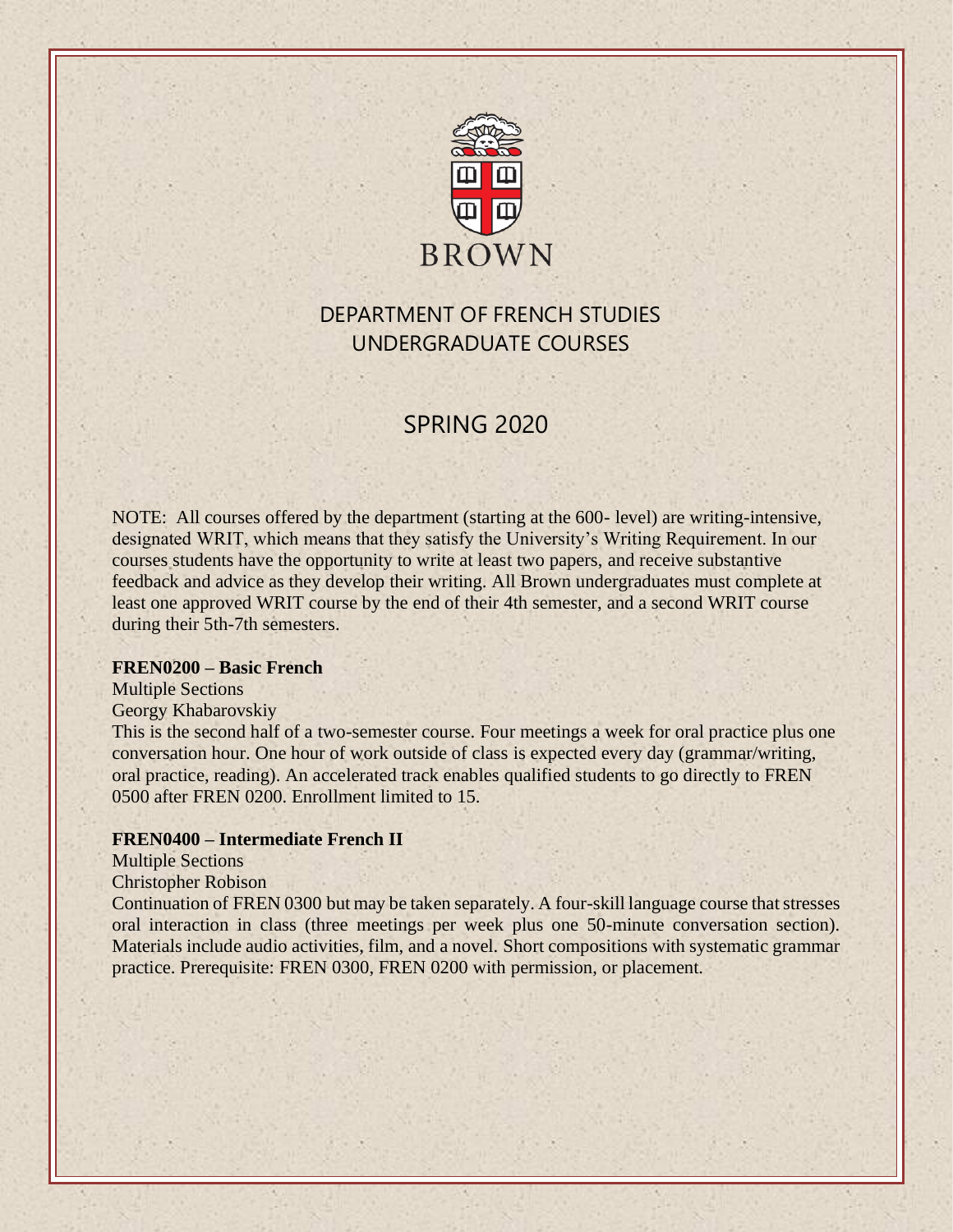#### **FREN0500 – Writing and Speaking French I**

Multiple Sections

Instructor TBD

A four-skill language course that stresses oral interaction in class. Thematic units will focus on songs, poems, a short novel, a graphic novel, films and a longer novel. Activities include a creative project using Comic Life, and a systematic grammar review.

Prerequisite: FREN 0400, FREN 0200 with written permission, or placement.

## **FREN0600 – Writing and Speaking French II**

Multiple Sections

## Stéphanie Ravillon

Prerequisite for study in French-speaking countries. Class time is devoted mainly to conversation and discussion practice. Writing instruction and assignments focus on essays, commentaries, and to a lesser degree, on story writing. Apart from reading assignments for discussion (press articles and literary excerpts), students select two novels to read. Enrollment limited to 15. Prerequisite: FREN 0500 or placement.

## **FREN0620 - Writing and Speaking French II: Literature - L'inquiétant étranger**

MWF 12pm – 12:50pm

## Christopher Robison

Same level as [FREN 0600.](https://cab.brown.edu/search/?p=FREN%200600) The other, whether it is the immigrant, the transgendered, the new neighbor, has always inspired curiosity, mistrust and often fear. This course will examine the different representations of the stranger in contemporary Francophone literature and film, cultural theory and media representations. Topics include race, sexuality, tourism, immigration, identity, mental illness and exclusion. Readings will feature contemporary works (Ananda Devi, Edouard Louis, Amélie Nothomb, Laferrière, Diome). Discussions and writing assignments are based on those sources and introduce students to the analysis of literature. Enrollment limited to 15. Taught in French. Prerequisite: [FREN 0500.](https://cab.brown.edu/search/?p=FREN%200500)

## **FREN1020A - Histoire de la langue française: usages, politiques et enjeux du français**

## TTh 10:30am – 11:50am

#### Ourida Mostefai

A study of the evolution of the French language from the Middle Ages to the present. We will trace the main periods of this linguistic, social, historical and political development. Among topics to be explored: France's encounter with English from the Norman conquest to the current so-called English "invasion," the French Revolution's destruction of dialects (patois), and the status of French in France's former colonial empire. Through a variety of French and francophone texts we will investigate the transformations brought about by Feminists and by youth from the banlieues and examine the status of French outside of France. In French. Prerequisite: a course at the 600- or 700-level or equivalent proficiency. Contact the instructor to verify your proficiency if you have not taken French at Brown.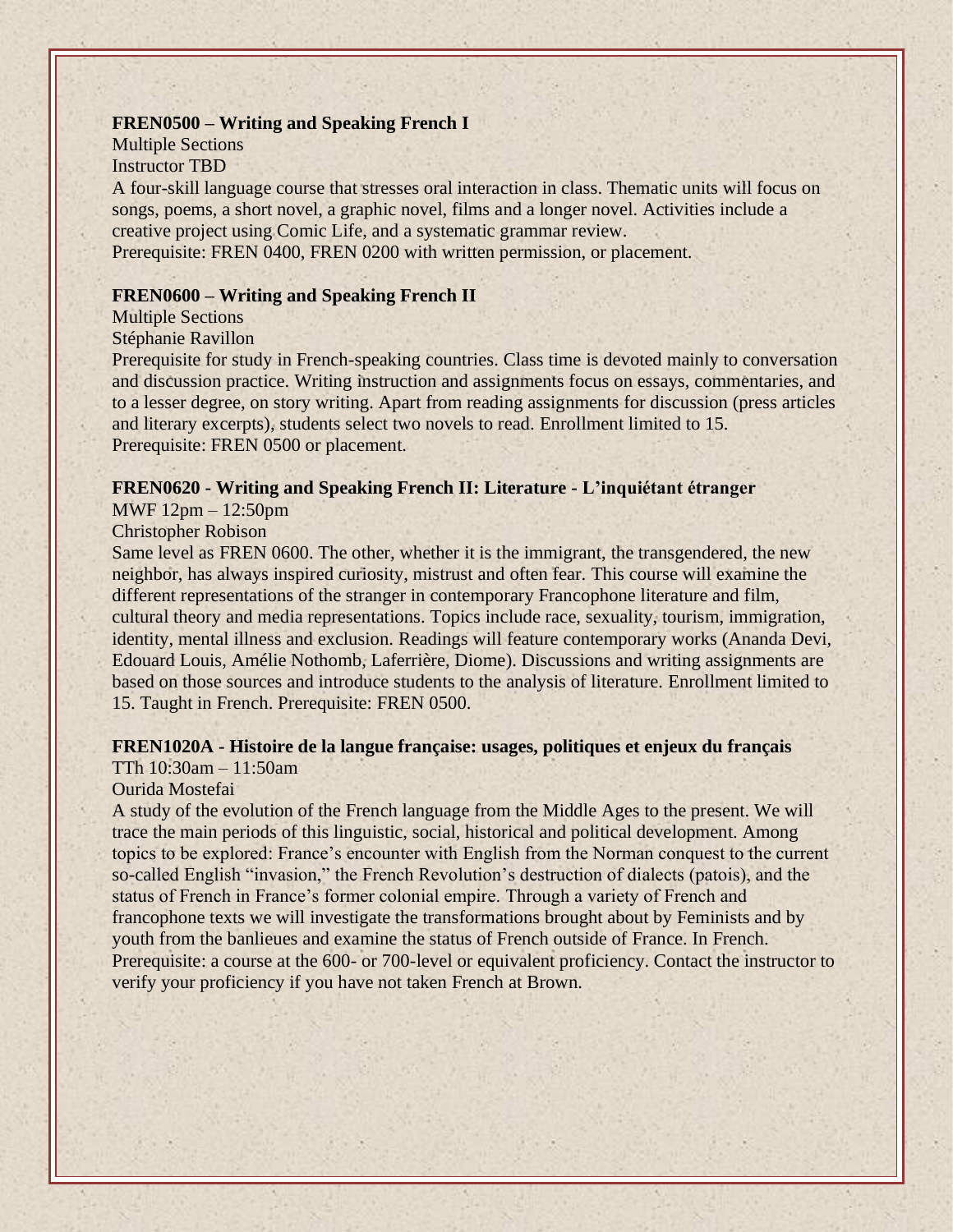#### **FREN1040C - Le Grand Siècle à l'écran**

MWF 10am – 10:50am

Lewis Seifert

Why is the "Grand Siècle" depicted so frequently in contemporary French film? To answer this question we will explore the roles 17th-century culture plays in French identity through readings in history and literature and recent films focusing on 17th-century texts, personalities, or events. We will highlight both continuities and discontinuities between the 17th century and our own time. Readings by Corneille, Cyrano de Bergerac, Lafayette, Maintenon, Molière, Pascal, Racine, Sévigné. 10 films. Two short papers, two oral presentations, a weekly blog, and a final project (paper or multimedia project).

Prerequisite: a course at the 600- or 700-level or equivalent proficiency. Contact the instructor to verify your proficiency if you have not taken French at Brown.

## **FREN1310Q – Qu'est-ce que I'identité?**

TTh 2:30pm-3:50pm

David Wills

From the 17th century to modernity, the question of identity has been posed in various terms: philosophical (Descartes: "I think therefore I am"), political (Louis XIV: "I am the state."), and poetic (Rimbaud: "I is another"), before being determined in the contemporary context as a means of ethnic or gender identification. We will examine a series of historic (Descartes, Rimbaud) and more recent texts (Glissant, Duras, Daoud, Darrieussecq) in which the self is called critically into question, in order to better understand how identity always stages a play of same and other. Taught in French.

### **FREN1410I - Sorcellerie et Renaissance: le sort de la sorcière**

TTh  $1$ pm  $- 2:20$ pm

#### Virginia Krause

An interdisciplinary exploration of witches and witchcraft in Renaissance France based on close analysis of primary texts-confessions from trials, iconography, literary texts, and witchcraft theory. Topics include the trial of Joan of Arc, the science of demons, skepticism, and the nature of belief. Readings in Montaigne, Mauss, among others. Enrollment limited to 20. Taught in French.

Prerequisite: a course at the 0600- or 0700-level or equivalent proficiency. Contact the instructor to verify your proficiency if you have not taken French at Brown.

## **FREN1510A - Advanced Oral and Written French: Traduction**

#### MWF 11am – 11:50m

## Stéphanie Ravillon

An introduction to the theory and practice of translation, this course will be designed to expand students' range and appreciation of written styles and registers and will be based on translation exercises and texts reflecting different types of written and oral communication.Texts will range from literary texts (excerpts from novels, plays, comic books...) to journalistic texts (articles from newspapers...). Class activities will also include comparative studies of translated texts, as well as grammar review and vocabulary work. Course taught in French. Written translations to and from French.

Prerequisite: [FREN 0600](https://cab.brown.edu/search/?p=FREN%200600) or equivalent. Enrollment limited to 18. Instructor permission required.